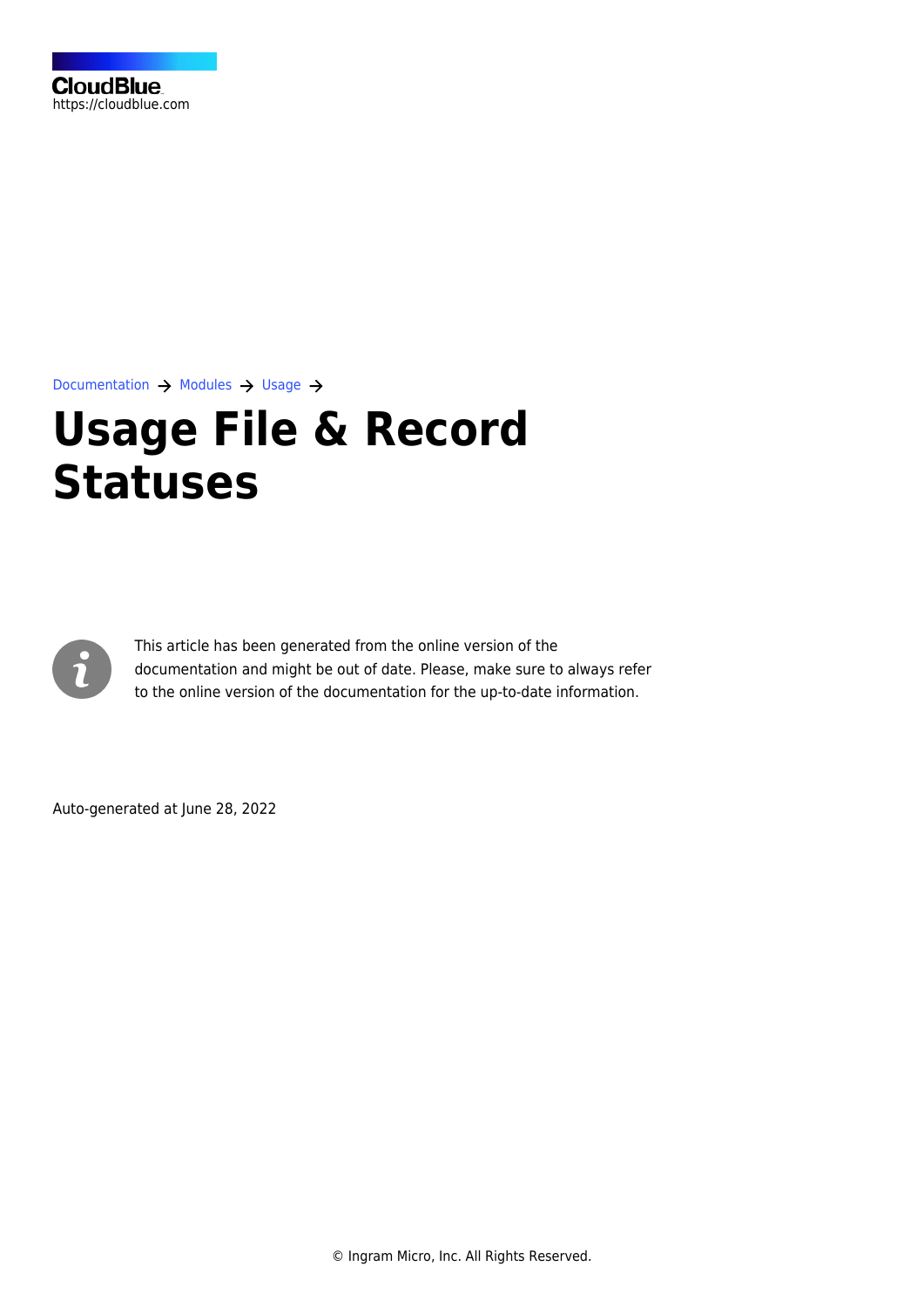The following introduces and describes the provided workflow of two key Usage module objects: Usage Files and Usage Records. Note that all statuses and transitions that are associated with Vendor systems are highlighted with the red color in the provided diagrams, while the blue color represents transitions and states that are interconnected with the Distributor or Reseller systems.

## **Usage Files**

Usage files represent uploaded spreadsheets that are required to work with the Usage module on the CloudBlue Connect platform. Usage files include information on consumed services and can feature pricing details for the subsequent billing operations. In addition, note that uploaded usage files should contain data that is used to identify your product, defined items, and your generated subscription.

The following schematically illustrates and introduces all available usage files statuses on the CloudBlue Connect platform:



#### **Draft**

Once a new usage file object is created, the system automatically assigns the Draft status to this object. Thus, this status indicates that it is necessary to upload a spreadsheet file with your specified data. The system provides a template before and after your usage file object is created. Thereafter, it is necessary to fill out your acquired template or create a new spreadsheet with your usage report information. Refer to the [Usage – Vendor Portal](https://connect.cloudblue.com/community/modules/usage_module/vendor-portal/#Populating_Usage_File) documentation to learn more about populating your file with required usage report data.

Note that once Vendors upload their spreadsheet file, the system transfers a draft usage file object to the Uploading state.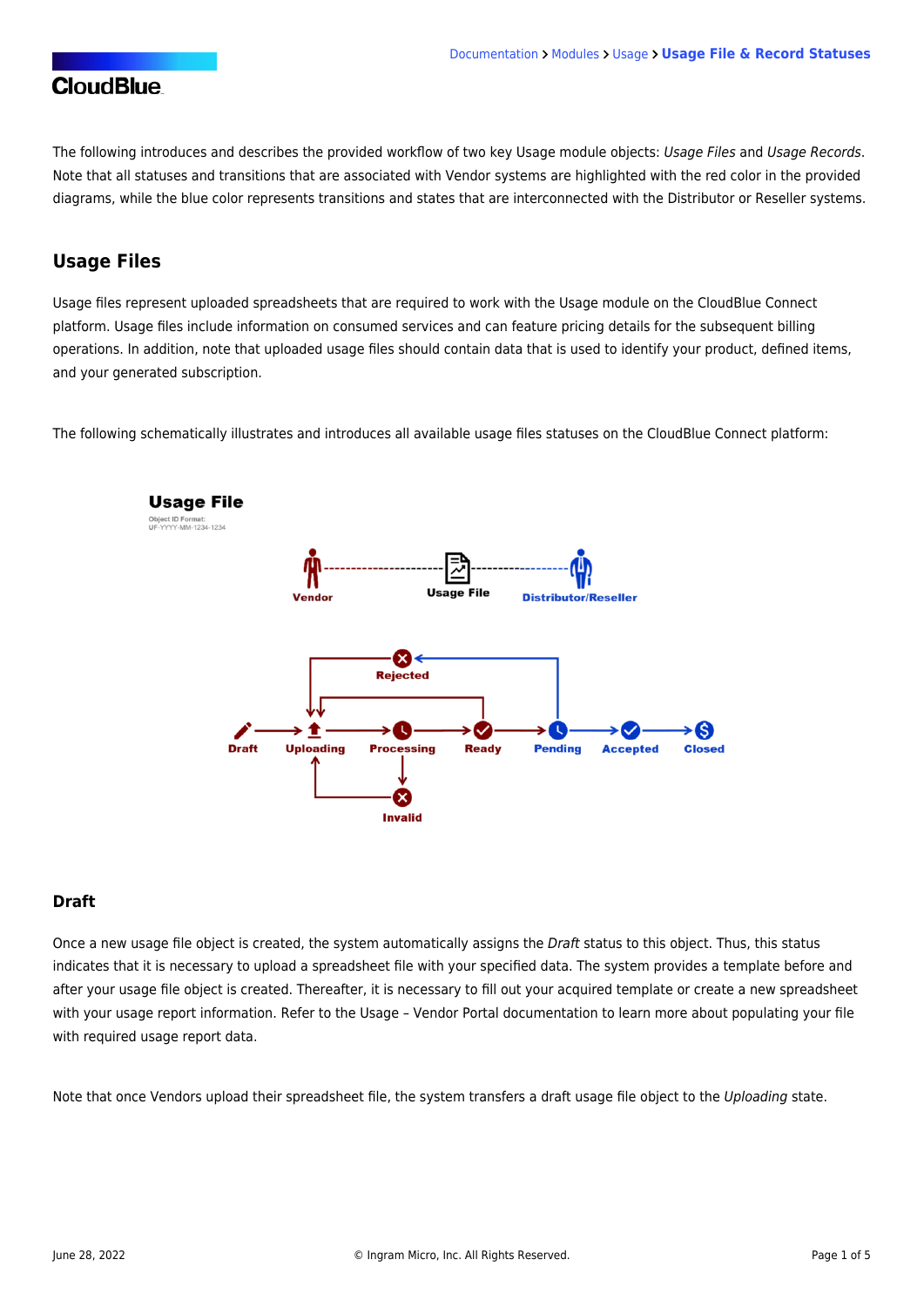## **Uploading**

The Uploading status of a usage file object indicates that Vendors decided to upload their spreadsheet file. Therefore, the system starts uploading the provided usage file. Once the usage file is successfully uploaded to the Connect platform, the system transfers the usage file object to the Processing state.

## **Processing**

The Processing state is displayed once your spreadsheet file is uploaded to the Connect platform. Thus, this status indicates that the system starts processing your usage report file. In case the system successfully process your uploaded spreadsheet file, the usage file object is assigned to the Ready status. If the system cannot process your file due to invalid data format or any other error, your usage file object is transferred to the Invalid state.

#### **Invalid**

The Invalid status indicates that your uploaded spreadsheet file contains invalid data or it is missing required information. In case the system assigns this status to your usage file object, you can download your processed file to view provided errors and issues with your specified data.

Note that once the system transfers your usage report file to the Invalid state, it is necessary to fix all issues and upload your spreadsheet file once again. Thereafter, the system assigns your usage file object back to the Uploading state.

It is also highly recommended to familiarize yourself with the required [data format](https://connect.cloudblue.com/community/modules/usage_module/vendor-portal/#Populating_Usage_File) and provided [usage file examples](https://connect.cloudblue.com/community/modules/usage_module/vendor-portal/#Usage_File_Examples) within the Usage – Vendor Portal documentation.

#### **Ready**

In case the system successfully process your uploaded spreadsheet file, your usage file object is transferred to the Ready state. Namely, this status indicates that your provided usage report can be submitted to your business partners on the Connect platform.

Once Vendors decide to submit a usage report file to their Distributors or Resellers, the system assigns the Pending status to the usage file object. Therefore, your business will be able to review your submitted data. Note that the system also allows reuploading your usage file in case of an error or if your processed file is no longer relevant.

## **Pending**

The Pending status of a usage file object indicates the Vendors successfully submitted a usage file to Distributors or Resellers. Thus, the system enables Distributors or Resellers to download and review the provided spreadsheet file.

In case of an error, Distributors or Resellers can reject the usage file. In this case, the system automatically transfers the usage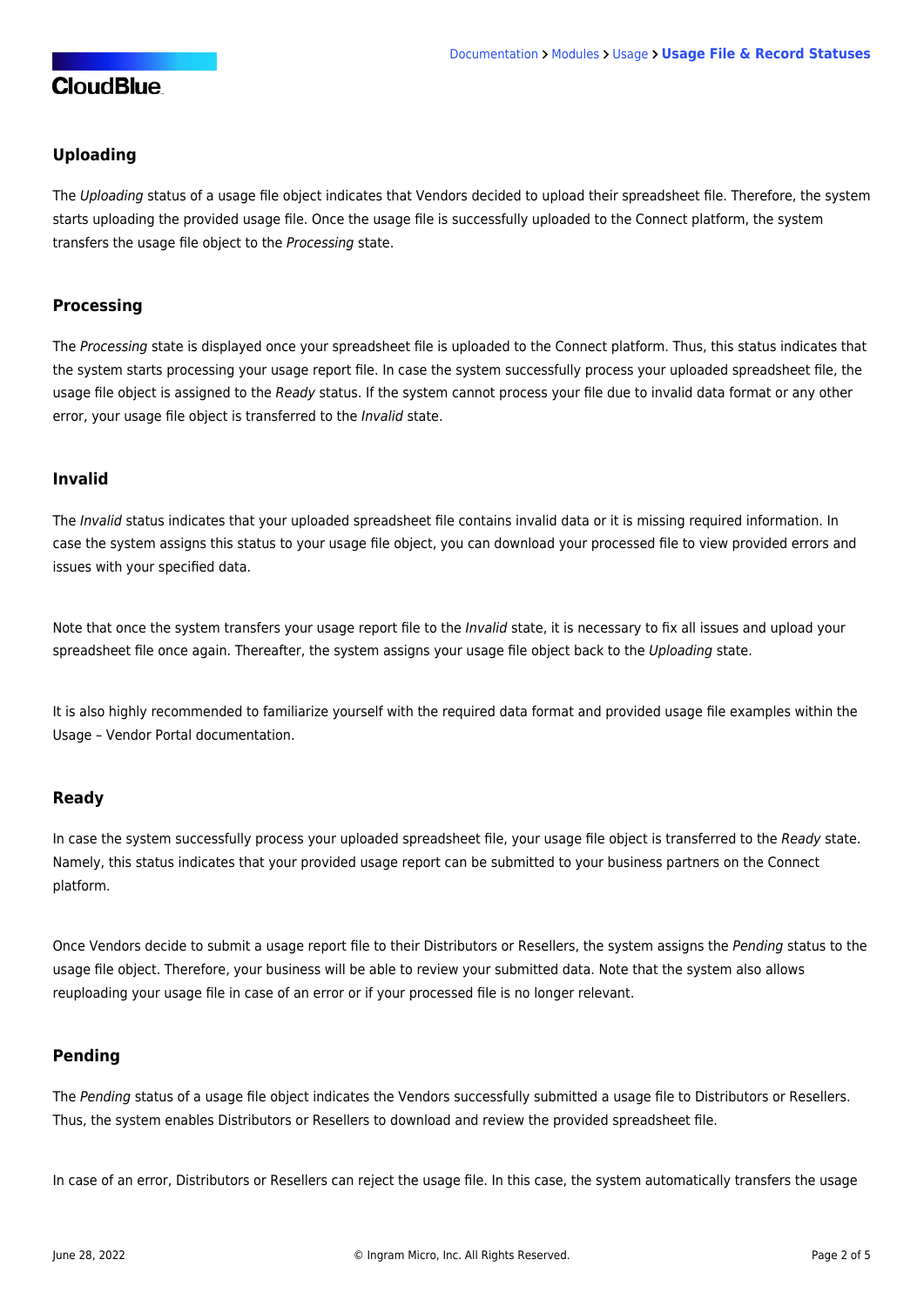file object to the Rejected state. Thereafter, Vendors are required to fix the issue and upload the spreadsheet file once again.

Otherwise, Distributors or Resellers can accept the provided usage file. Therefore, the system assigns the Accepted status to the usage file object.

#### **Rejected**

In case Distributors or Resellers reject their provided usage report file, the system automatically assigns the Rejected status to the usage file object. Thus, this status indicates that Vendors can fix the identified issues and reupload a spreadsheet file. The Rejected status can be especially helpful in case wrong or outdated information is presented.

In case Vendors decide to upload the fixed usage report file, the system transfers the usage file object to the Uploading state.

#### **Accepted**

The Accepted status, as its name suggest, indicates that Distributors or Resellers reviewed and accepted the provided usage report file. Therefore, the accepted file and provided usage information can be used for subsequent billing operations.

Once all billing operations are accomplished, the system requires Distributors or Resellers to upload a usage file with external billing id and external billing note for each provided usage record. Alternatively, the system allows specifying such information for all provided records via the Extract tab. In case all required information is presented, the system assigns the Closed status to the usage file object.

#### **Closed**

The Closed status showcases that Distributors or Resellers successfully provided external billing id and external billing note for all specified usage records. Therefore, this status indicates that all transitions are successful and all billing operations are accomplished.

No further transitions are available for closed usage file objects. Note, however, that the system allows changing external billing id and external billing note data for usage files with the Closed status.

## **Usage Records**

Usage records is your specified data that is associated with your required subscription, purchased items and usage of consumed services. Namely, a usage record represents a single row with information provided by Vendors. Usage records can be found within the Records tab of a usage report spreadsheet.

The following schematically illustrates and describes all available statuses of your usage record object: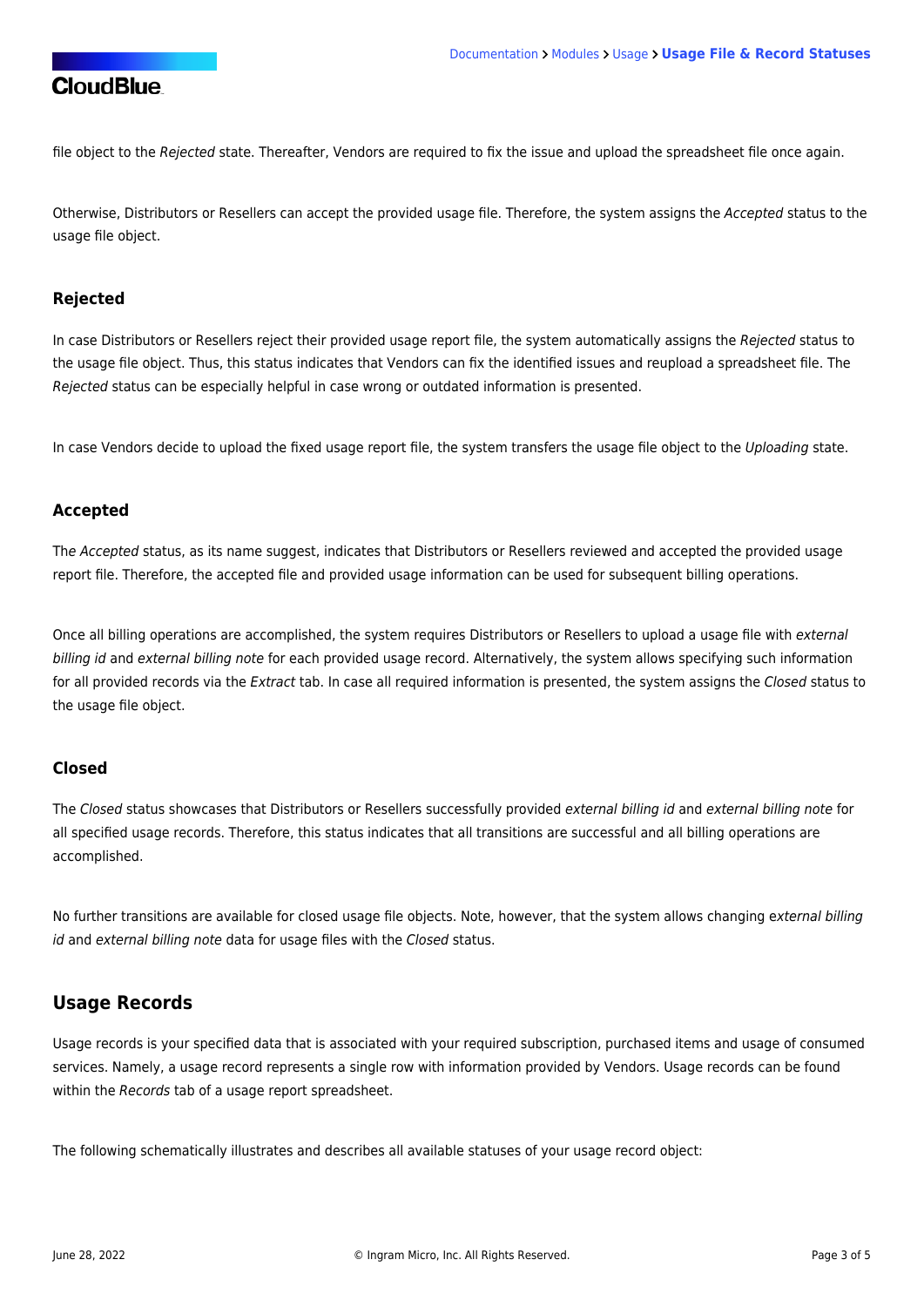#### **Usage Record**



#### **Uploaded**

Once Vendors successfully upload a new usage file, each specified usage record is automatically generates a corresponding object on the Connect platform. The system also automatically assigns your generated usage record objects to the Uploaded state. Therefore, this status indicates that usage record objects are uploaded successfully.

This status also indicates that the system also processing and validating provided usage record objects. In case your provided usage record is successfully validated, the system automatically assigns it to the Validated status.

Otherwise, your provided usage record can include invalid data or any other error. In this case, the system assigns such usage records to the Invalid state.

#### **Invalid**

The Invalid status is displayed in case your provided usage record contains data in an invalid format or any other error. Note that the system helps Vendors identify invalid usage records by providing the processed usage file with highlighted records in the Invalid state.

Once all issues with your usage records are fixed, the system allows reuploading usage file and consequently transfer invalid usage records back to Uploading state.

#### **Validated**

The Validated status, as its name suggests, indicates that your usage record is successfully processed and validated by the system. Therefore, the system allows submitting usage file object to Distributors or Resellers via the Usage module on the